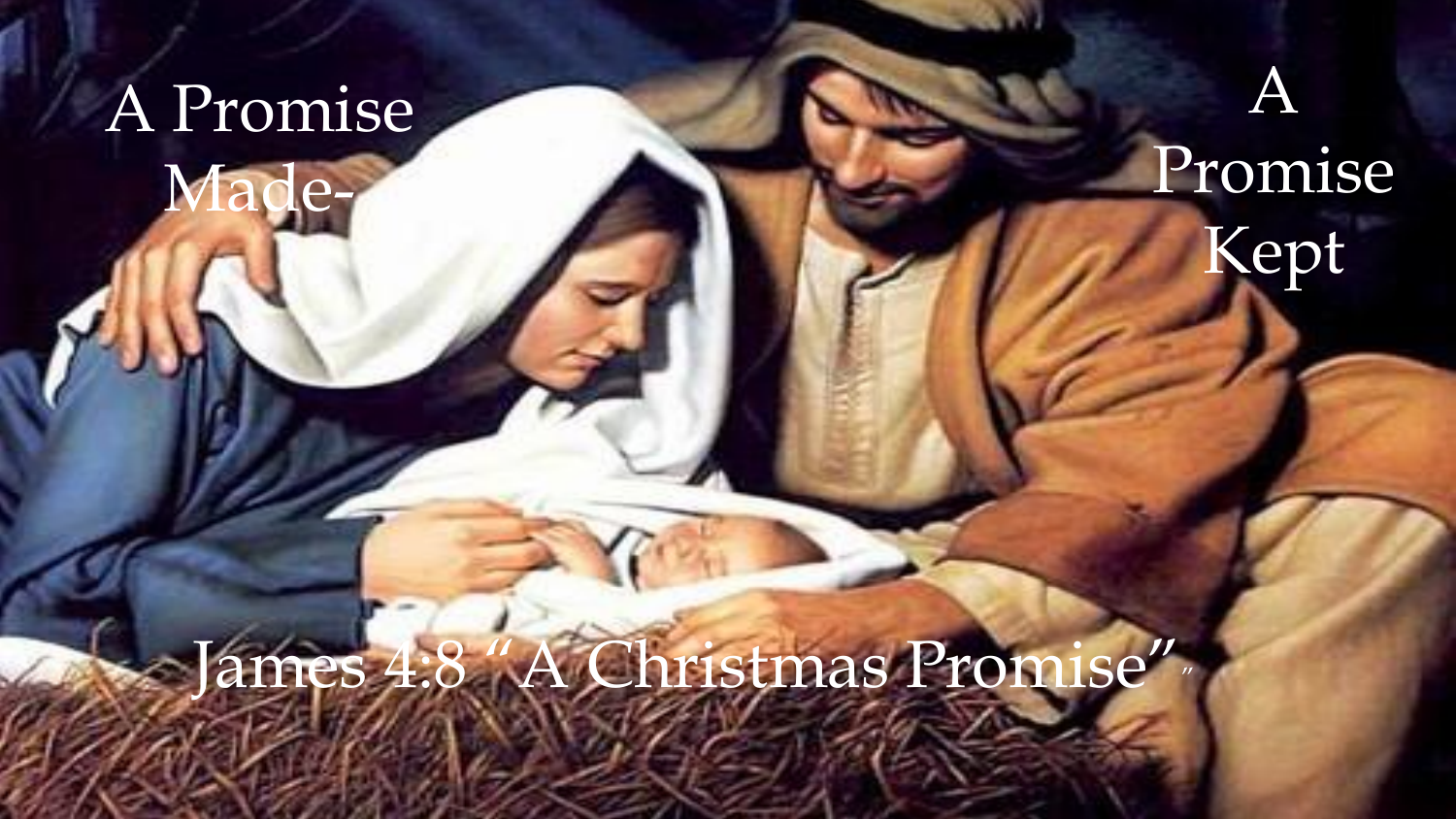## Summary of Todays' Message

It's unfortunate, but true, that we don't always keep the promises we make. But when God makes a promise, He always delivers! We can celebrate the fact that God kept His promise when He visited this world in time and space in the person of His Son, Jesus, who became flesh and blood and dwelt among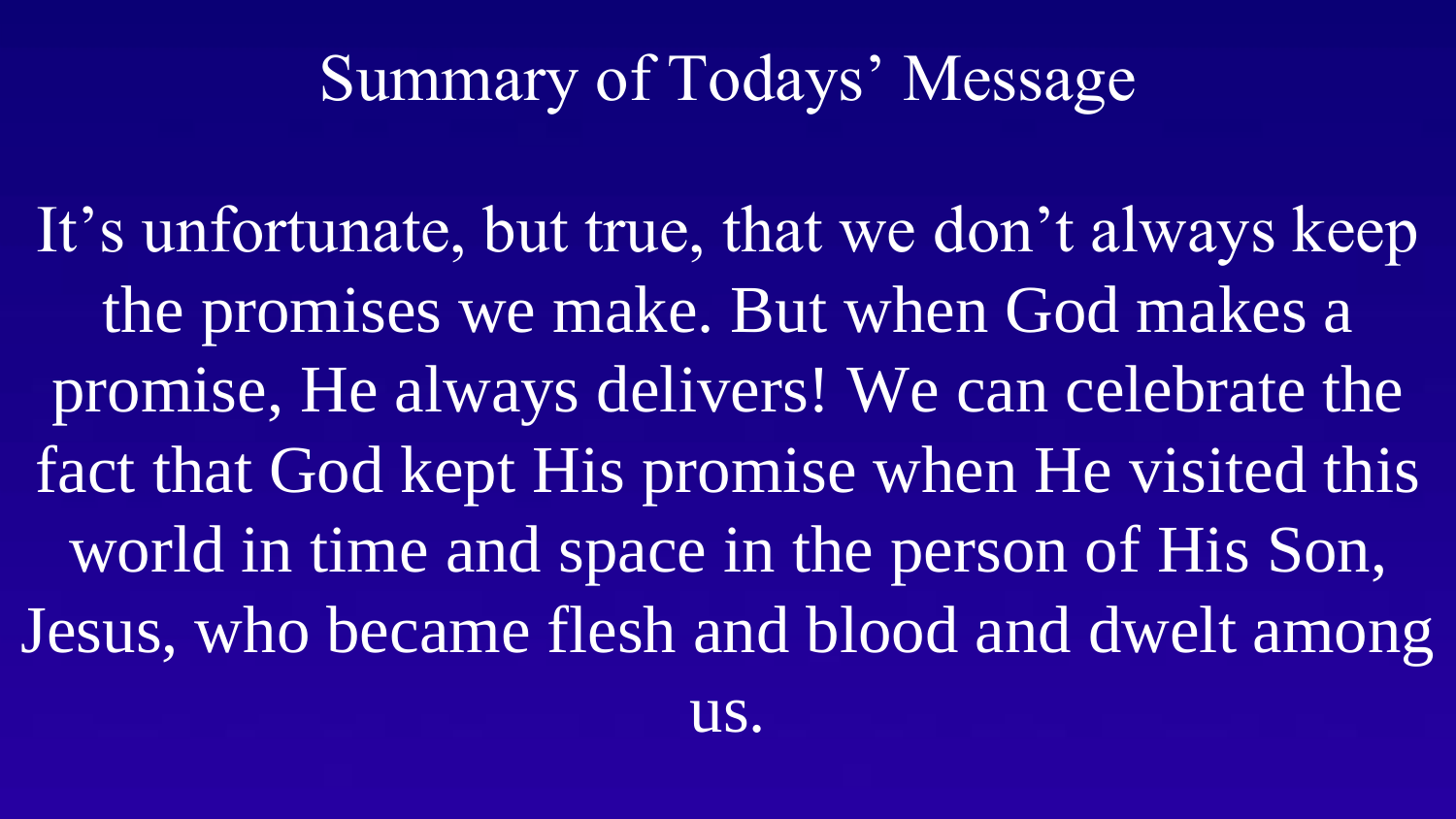### A Christmas Promise

According to one account, there are 3573 promises in the Bible

All the promises in the Bible are not for us in our time; some are

As you read some of these promises they get wilder and wilder

when you look at them in retrospect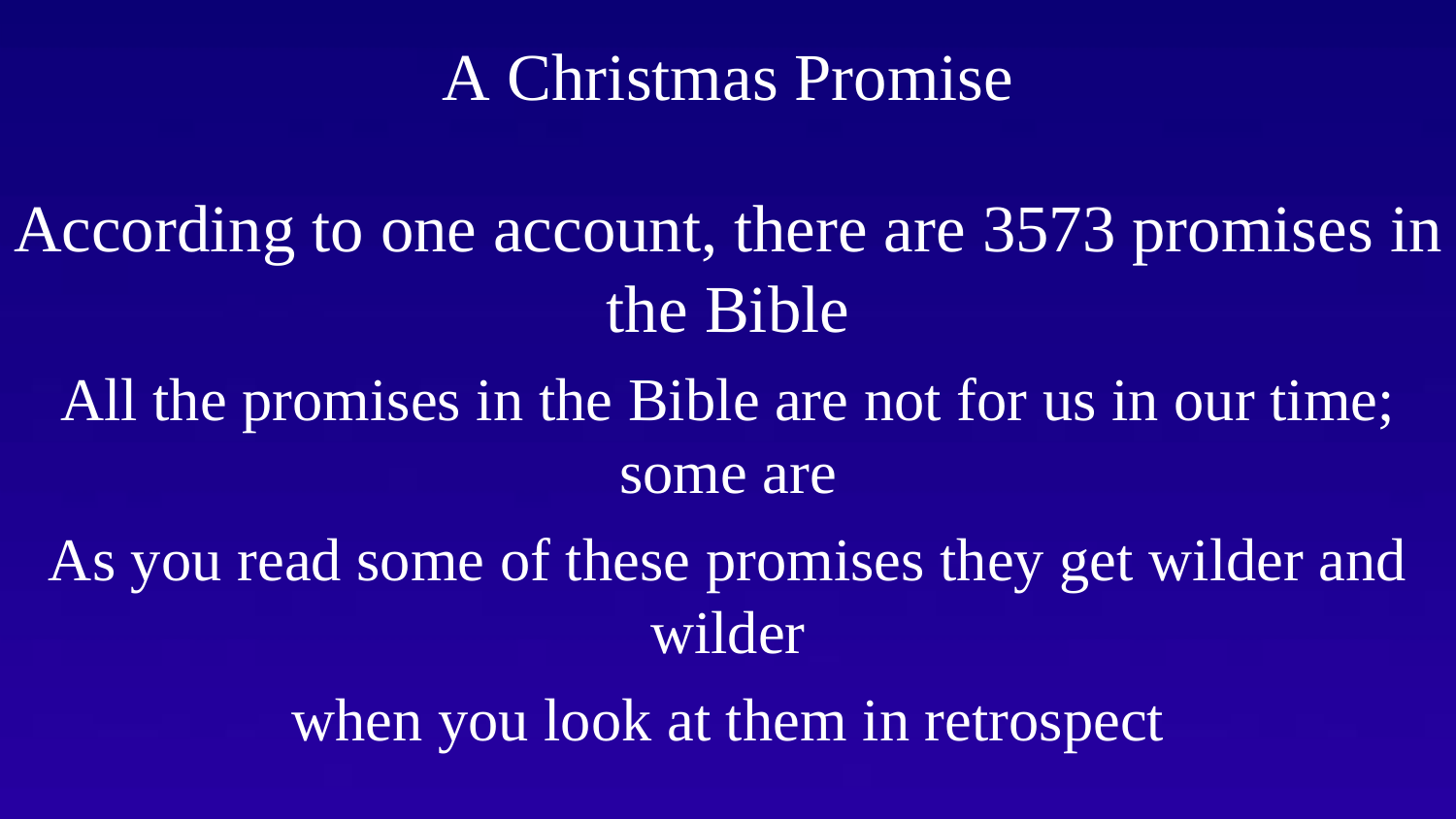Adam and Eve after they were kicked out of the garden, God said I am going to send a man that is going to enable you to get back in the garden. Moses despite that he had a stuttering problem and an anger problem God said, "Mo, you're my man to lead the Israelites out of slavery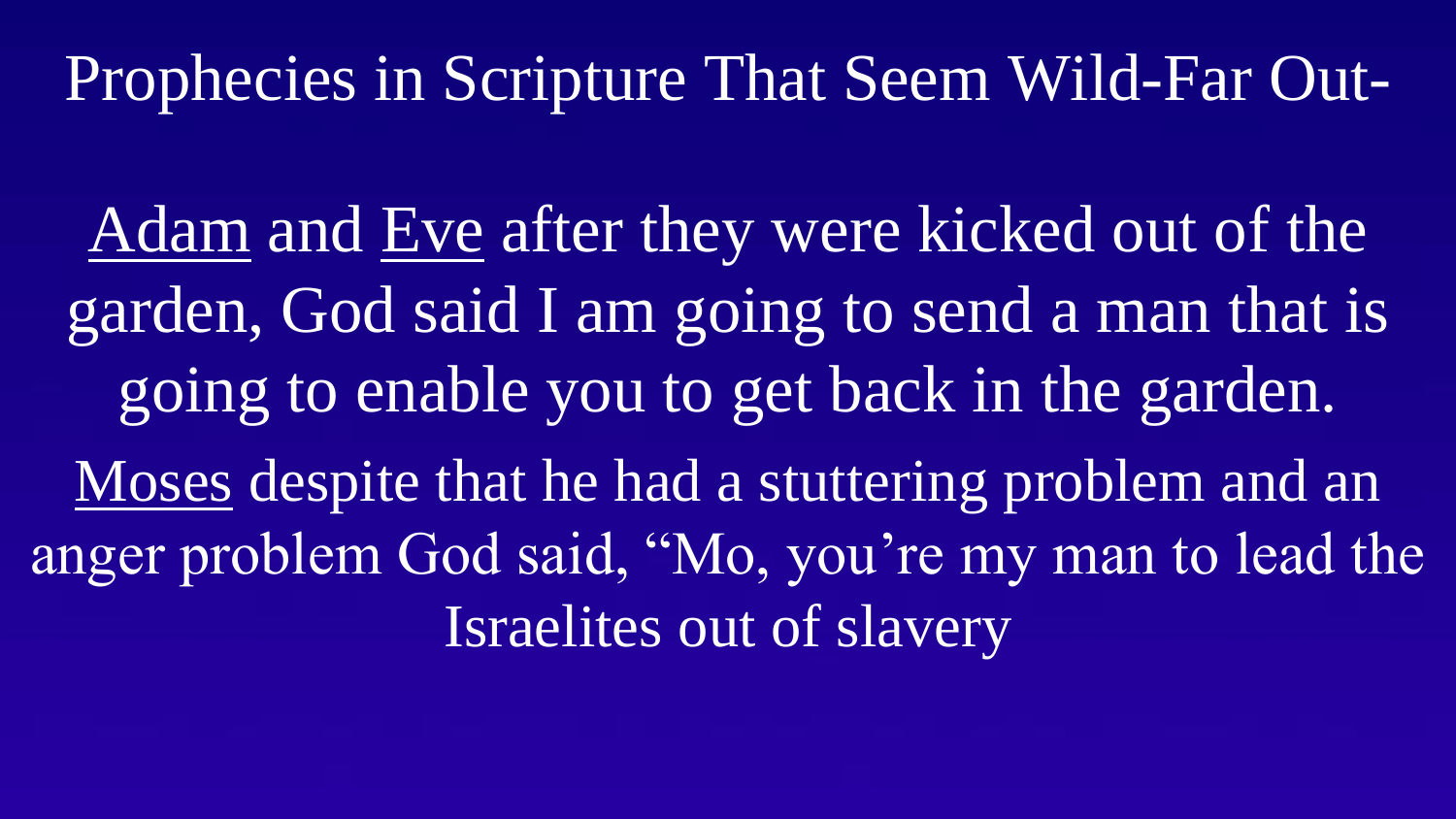Now the man Moses was very meek, above all the Men which were upon the face of the earth David just an unknown freckled face boy-God used the prophet Samuel to anoint him to be the king of Israel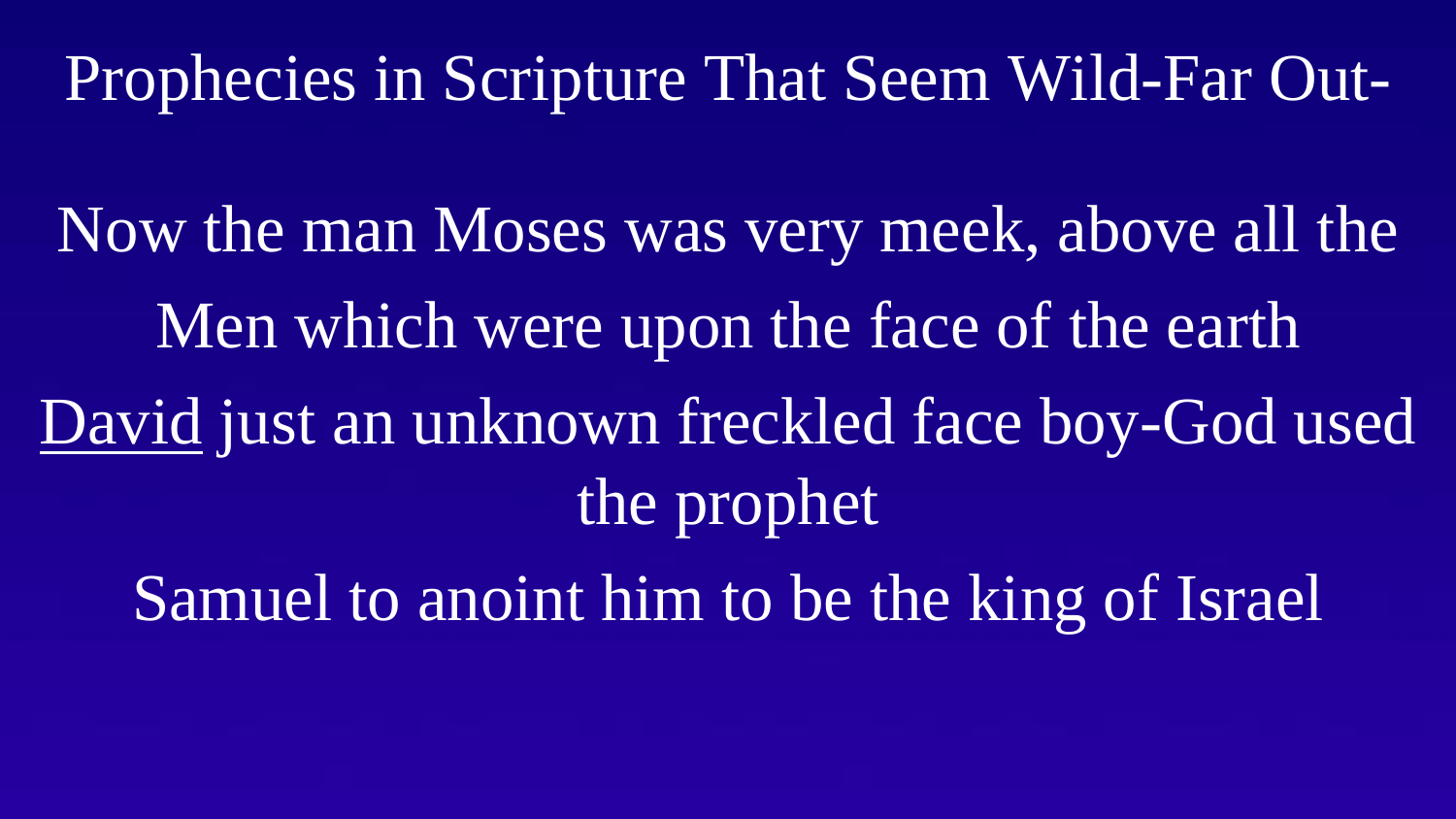Isaiah the prophet said that Jesus would be bruised for our iniquities, by his stripes we are healed, suffering would be the plight of Jesus Yet he foretold the birth of Jesus in Isaiah 7:14, Isaiah 9:6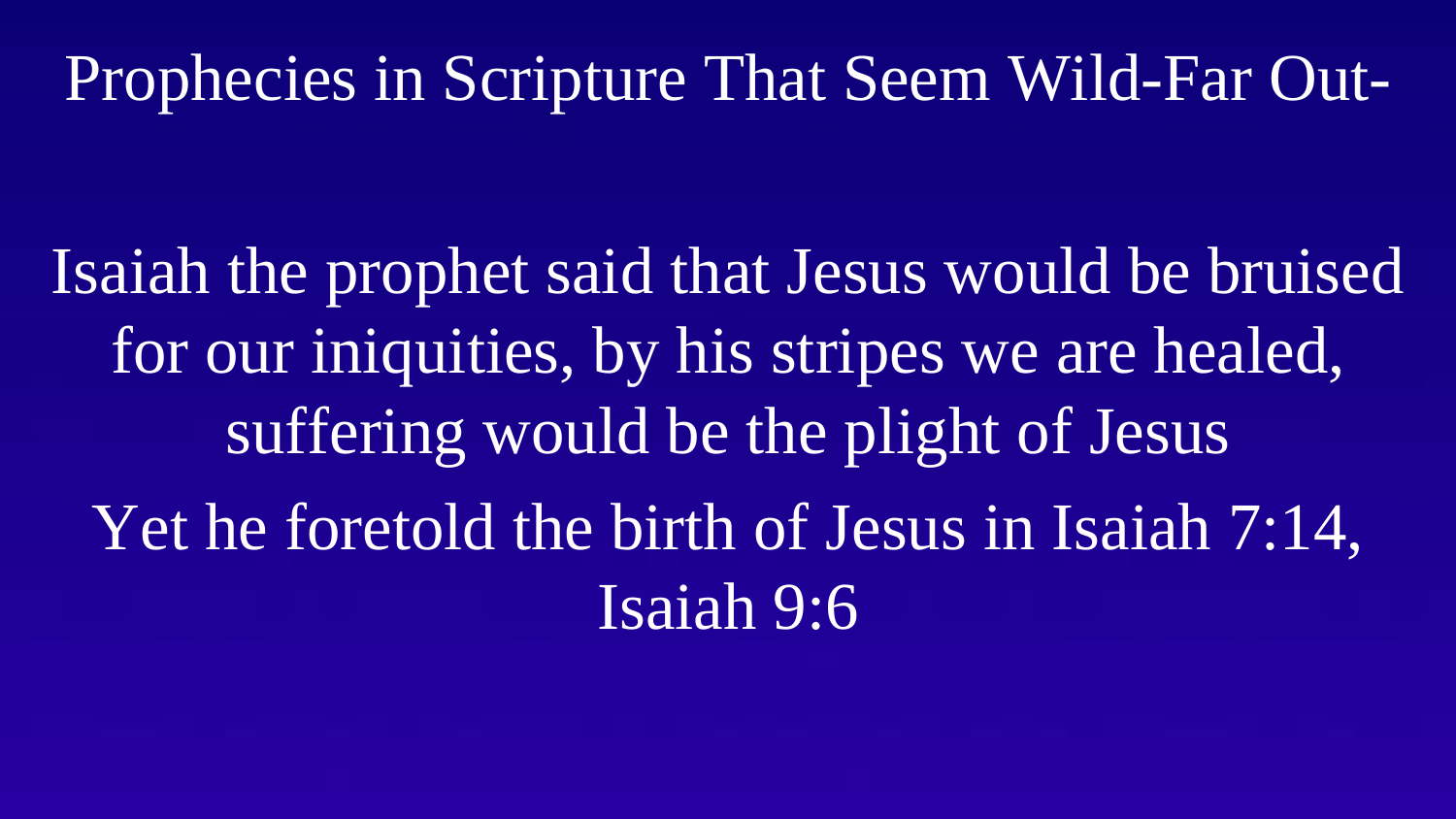God chose an innocent Jewish virgin to be the mother of Jesus This is a WOW promise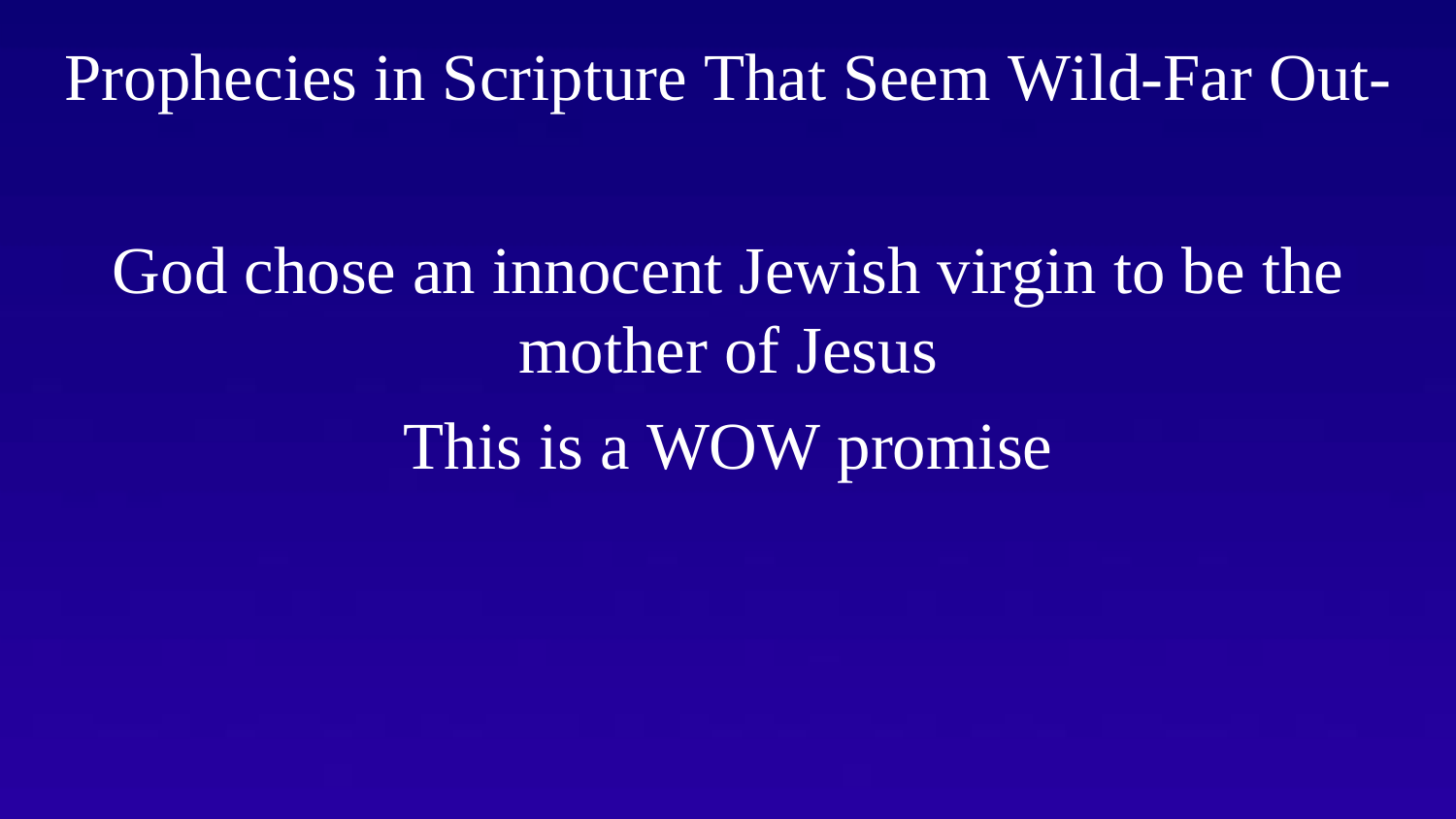## There is a Christmas promise in James chapter 4 verse 8

James says when we receive Jesus into our hearts and then live like the world, we are double-minded, and we commit adultery. The church is the Bride and Jesus is the Bridegroom is the metaphor that is used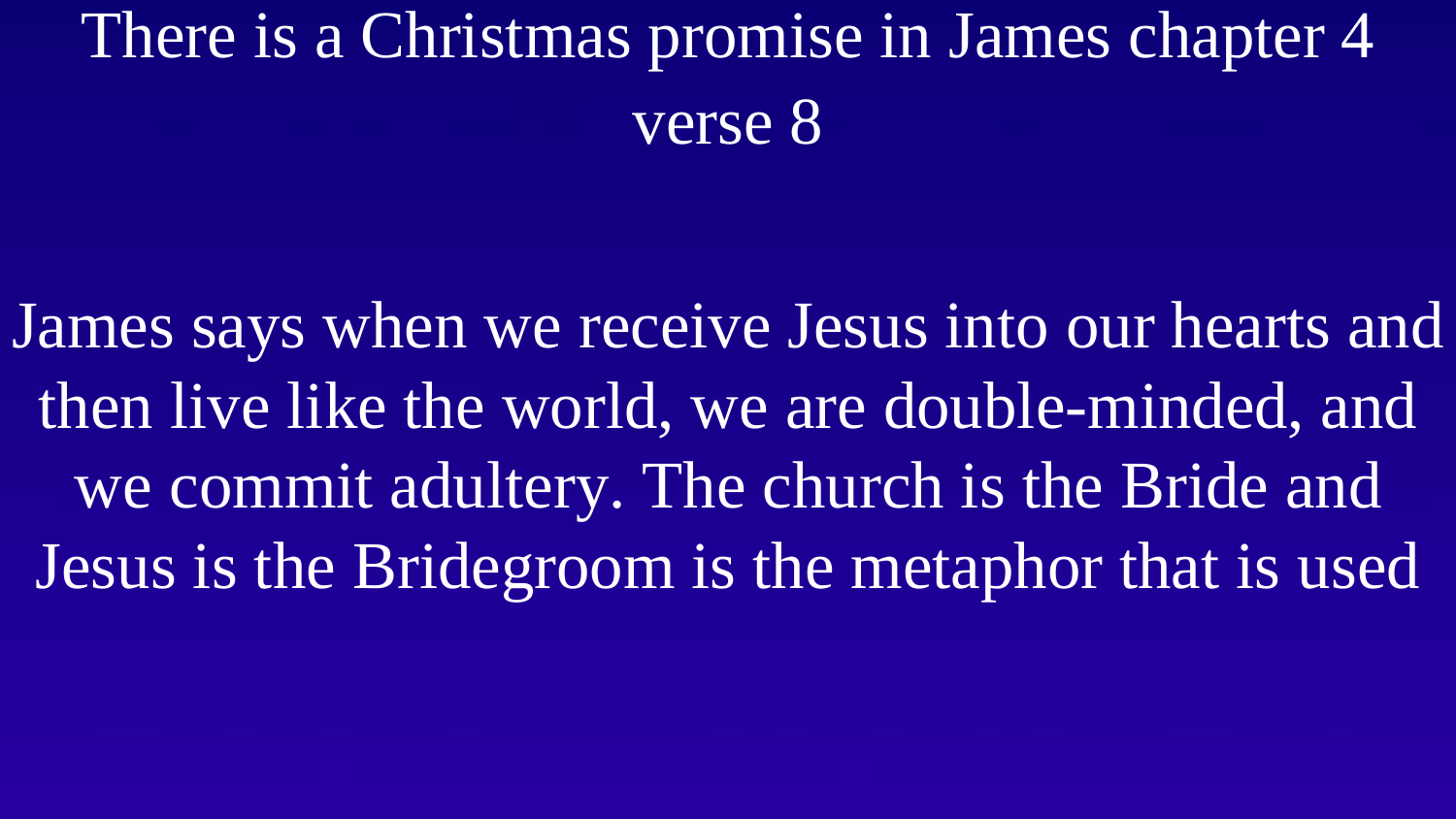## There is a Christmas promise in James chapter 4 verse 8

James says God gives us "greater grace"(James 4:6) which means when we are at a low point in our spiritual life because of negative circumstances He gives greater grace.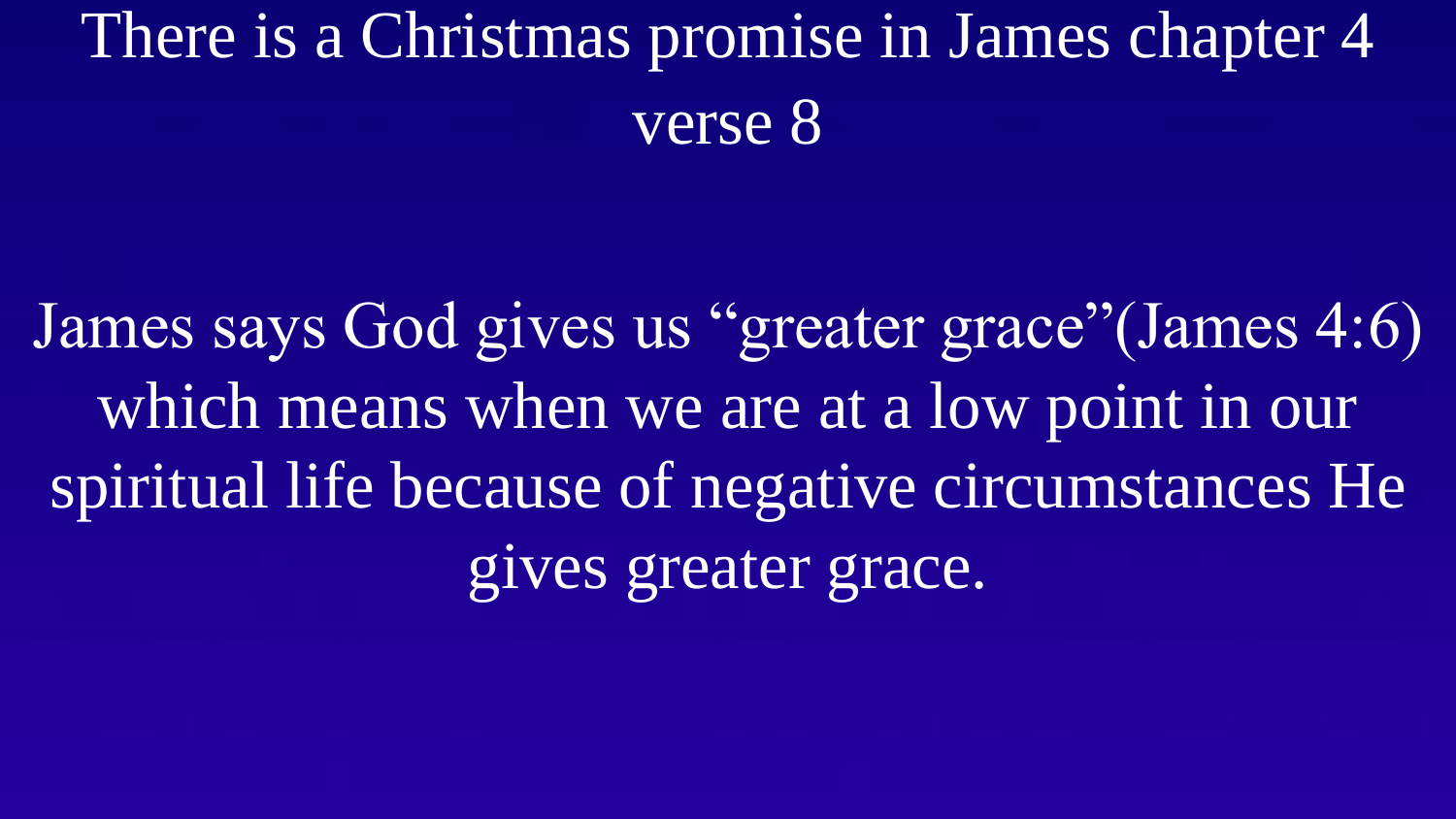#### Here's the promise in James 4:8

# Draw near to God and He will draw near to you. For every promise there is a premise.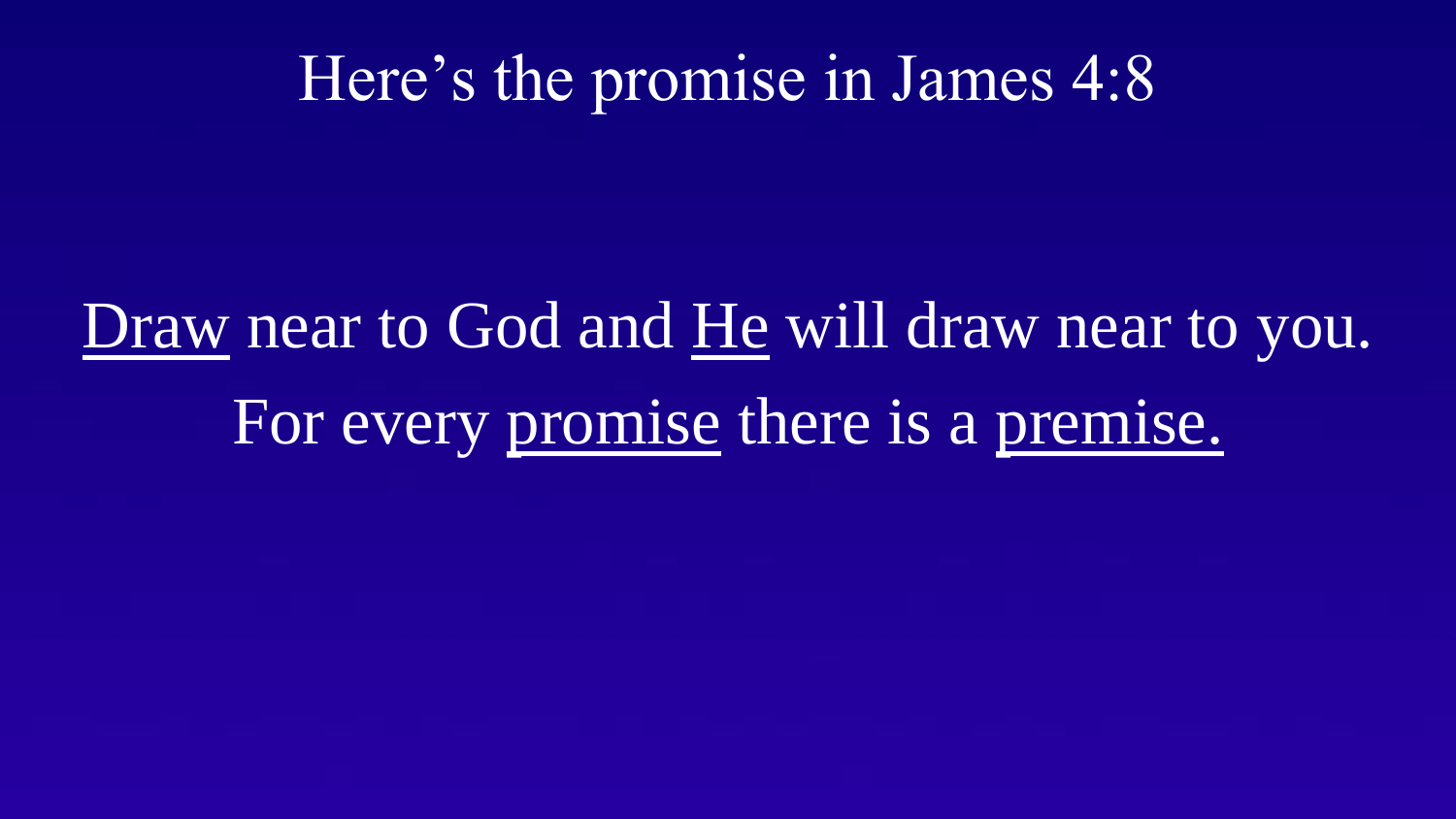#### How Do We Draw Near to God?

Our hands must be clean Our hearts must be pure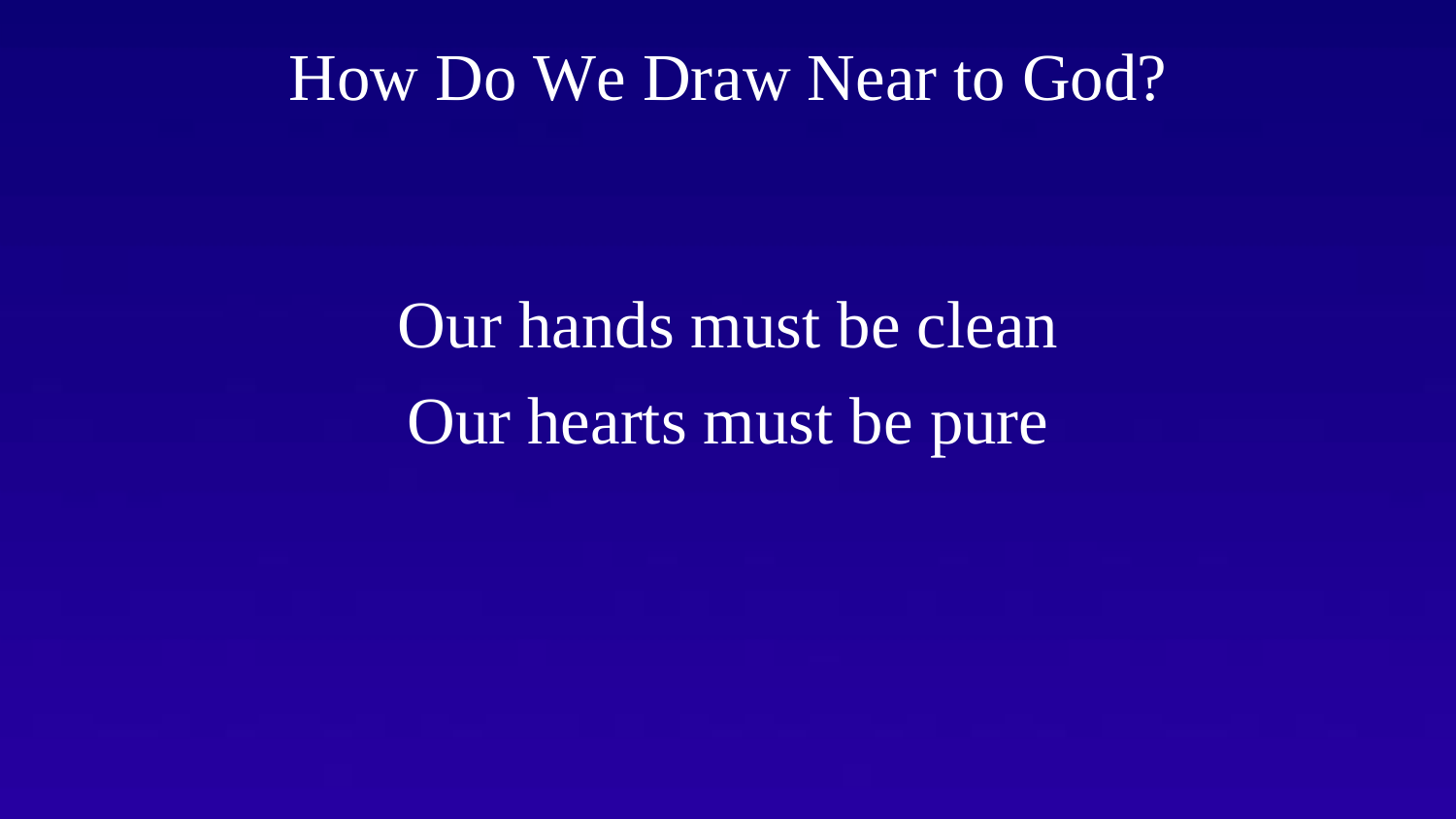#### Psalm 24:3-5

Who may ascend into the hill of the Lord? Or who may stand in His holy place? He who has clean hands and a pure heart, Who has not lifted up his soul to an idol, Nor sworn deceitfully. He shall receive blessing from the Lord,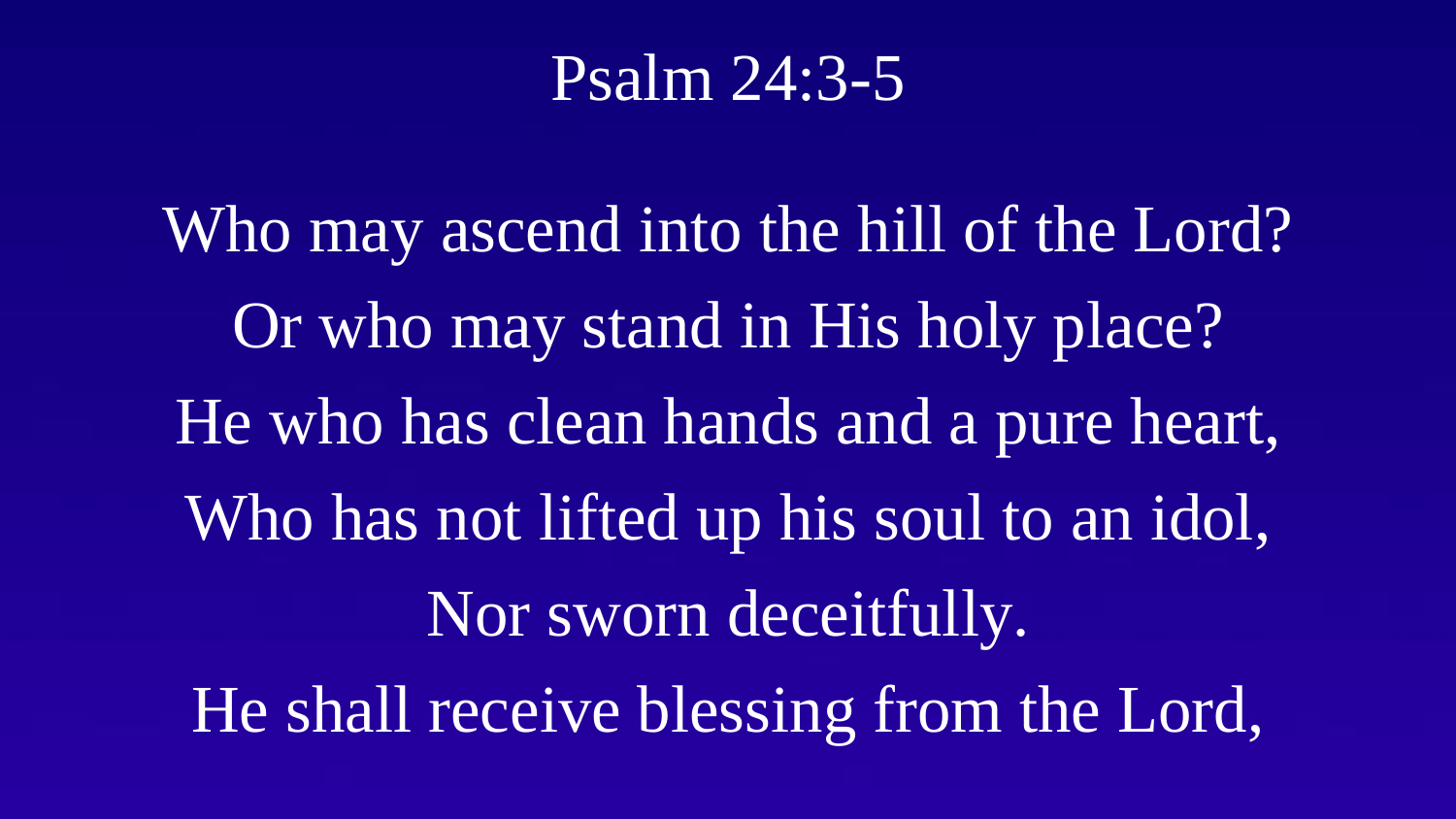#### Gift Cards

Most of us give and receive gift cards but according to statistics about 43% of us don't know what happened to them